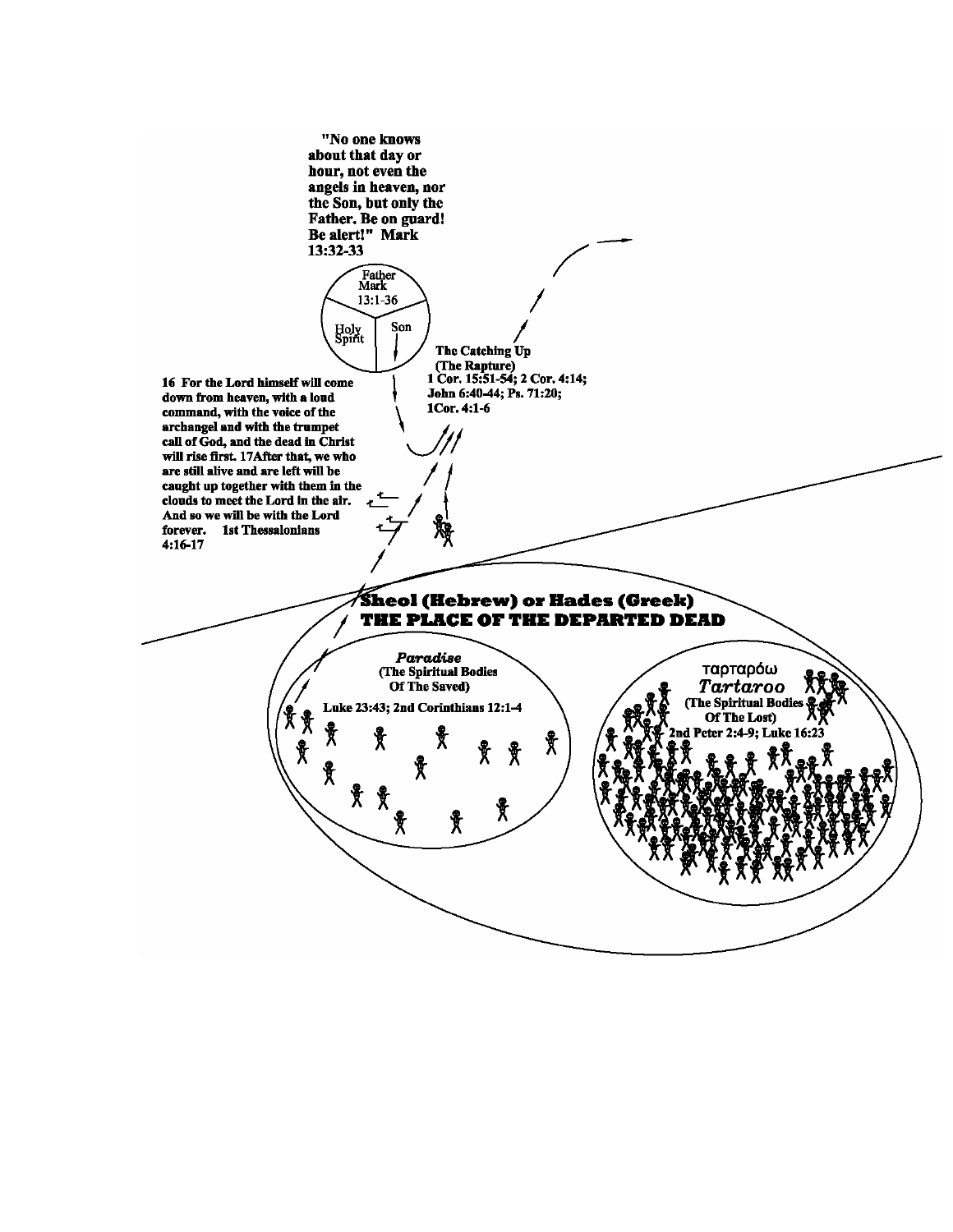## Where Do The Saved Go When They Die?

 In John 14:1-4, Jesus comforted His local Church in Jerusalem with the promise that He was going away to prepare a place for them and they would have a permanent home with Him there when He came back after His Bride and for the rest of the family of God. The permanent place where we will spend eternity is the Holy City Jerusalem on the New Earth - Revelation 21 & 22. We will only be in the Third Heaven for 7 years. No one except Jesus is in the Third heaven now. The dead in Christ are in Paradise and it will not be emptied until that event that we call the Rapture.

## If Paradise was emptied and the saved are in the Third Heaven now:

 1- Why did Peter state that David (as of the day of Pentecost) had not ascended into the heavens? If Jesus emptied Paradise when he ascended to Heaven, did He leave David behind? Acts 2:29-34

 2- Why did Paul tell Timothy (at that point in time) Christ was the only one who had immortality and was the only one dwelling in the light which no man can approach unto? 1st Timothy 6:16

 3- When will we be made in the likeness of Christ (incorruption and immortality will be given to us)? 1st Corinthians 15:42-54. David stated that He would not gaze at the face of Christ until he would arise in the image, likeness or similitude of Christ. Psalm 17:15; Philippians 3:20-21

 4- Why did Paul state that the Old Testament saints will not be made perfect (complete with immortality and incorruption) without us? Hebrews 11:38-40

 5- Why did Christ tell the Church in Jerusalem that they would not go to the place He was preparing for them until He came back for them? John 14:1-4

 6- Why did Paul tell the Church at Thessalonica that the dead in Christ were still asleep in Christ and God would bring them with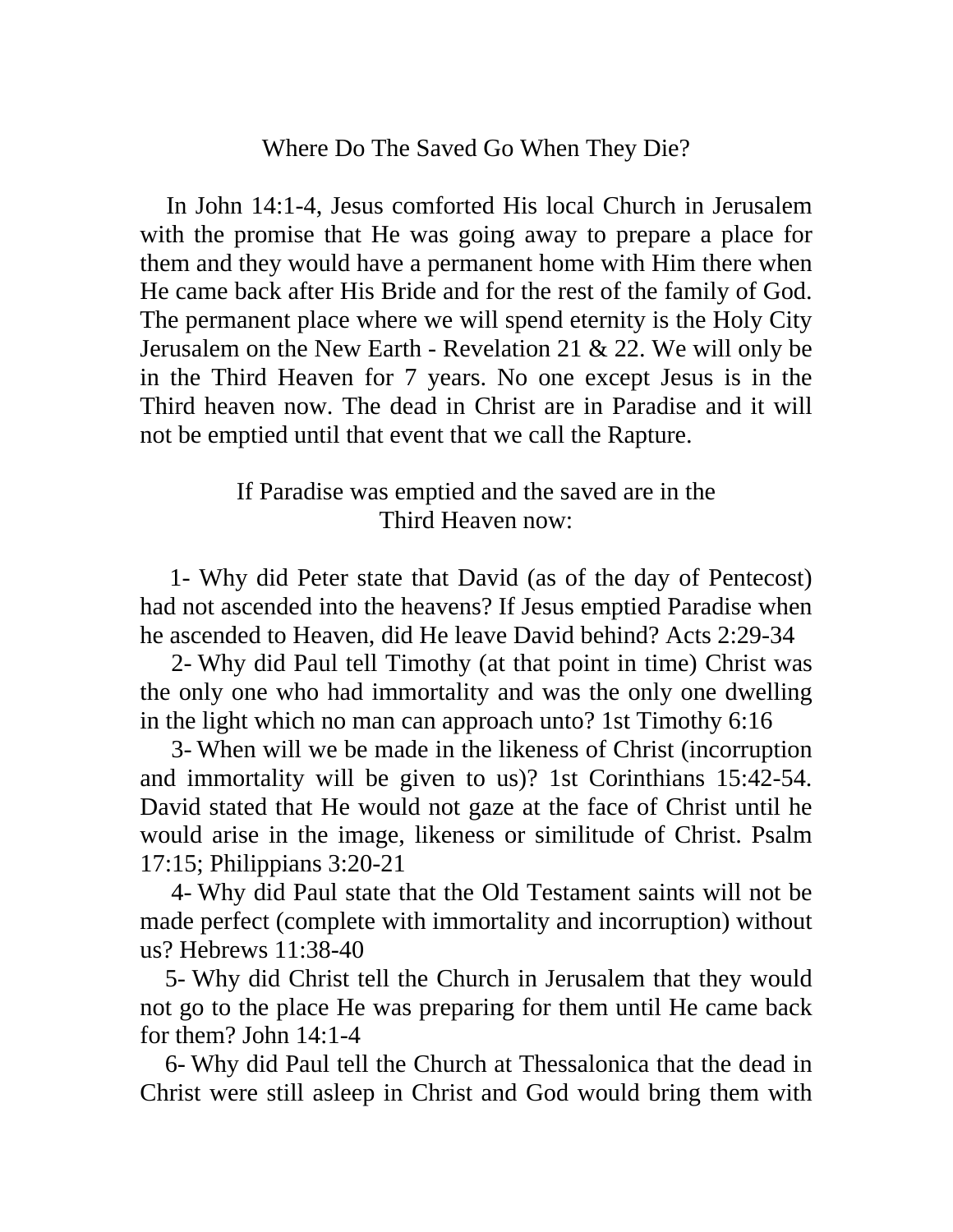Christ when He RETURNED to the Third Heaven after coming back for the entire Family of God at that event we refer to as the Rapture? 1st Thessalonians 4:13-18. According to verse 14, we will all rise together at the same time and ever be with the Lord.

 7- Why did Paul tell about visions (more than one) and revelations (more than one) when he spoke of visiting the Third Heaven (*The Greek words are pronounced* "*tree'tos oo-ran-os'"* ) and of visiting Paradise (*The Greek word is pronounced* "*par-ad' i-so"*) if they were not two different places? 2nd Corinthians 12:1-4

 8- Christ had ascended to Heaven before Paul was saved. If Paradise had already been emptied, how did Paul hear unspeakable words which it was not lawful for a man to utter? If Paradise had already been emptied, there should not have been anyone still there to utter any words for Paul to overhear. 2nd Corinthians 12:4

 9- Why did God show Paradise to Paul if no one was there? 2nd Corinthians 12:1-4

 10- If Paradise truly was a paradise, why would Christ empty it and negate its function after it had served its purpose successfully for so many years? Some may say that it was so that they could be with Him but since Christ was and is God, He is omnipresent and is everywhere at the same time. We know that Jesus Christ is in Heaven serving as our High Priest and yet He is also on this earth dwelling with His scriptural Churches (Matthew 28:18-20). Why is so difficult to understand how Christ could be in heaven serving as our High Priest and also be in Paradise with the dead in Christ at the same time?

 11- Why did Paul say in 2nd Corinthians 4:14 that we will all be presented in the Third heaven at the same time (after that event we call the Rapture).

 The entire theory that Christ emptied Paradise when He ascended to Heaven is based upon one scripture and that scripture does not say He emptied Paradise. In Ephesians 4:8, Paul said Christ led captivity captive when He ascended on high. What Paul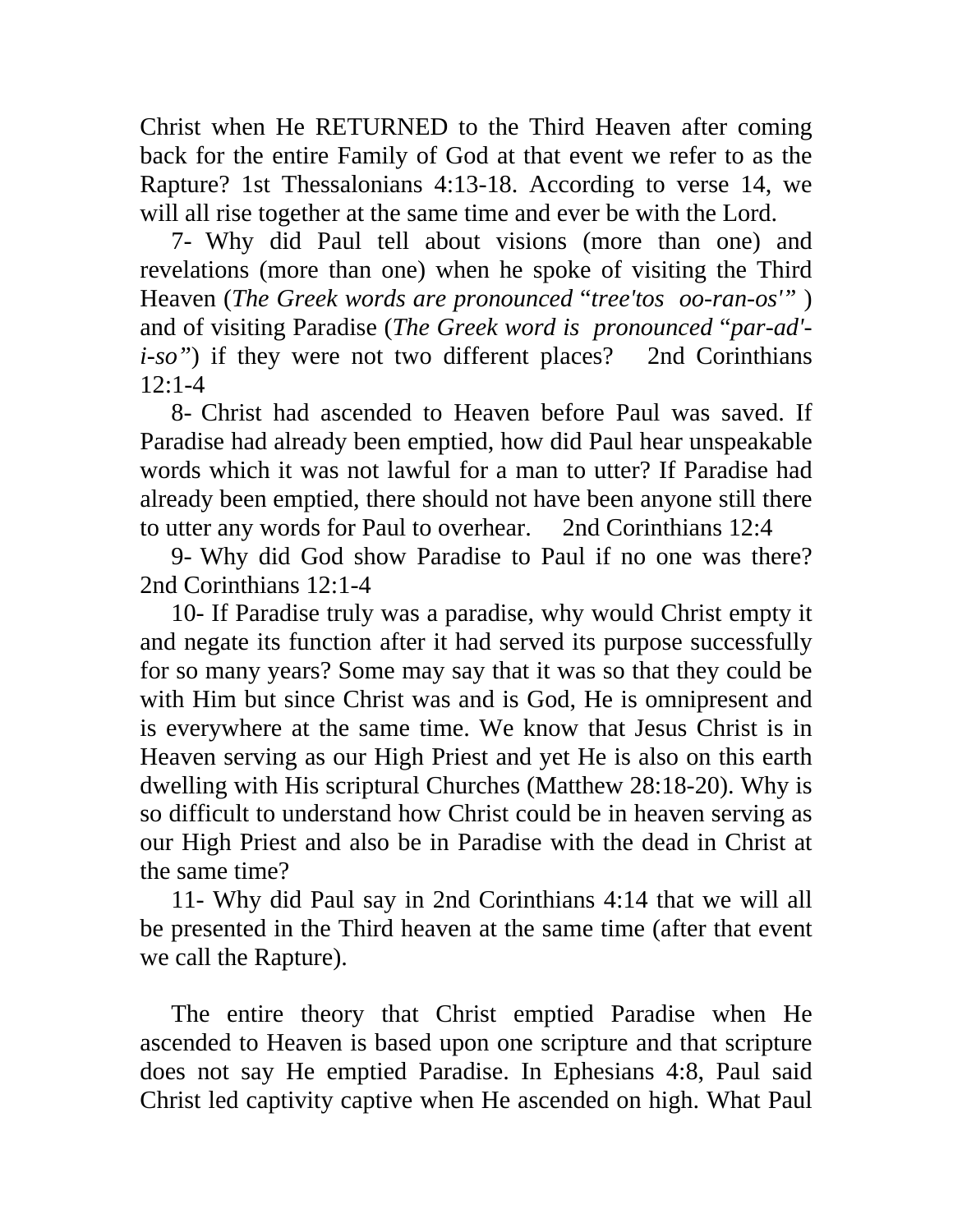said was that Christ took as His captive the thing that (up to that time) had us as its captive. What had us as its captive? DEATH. Until Christ's resurrection, we had no hope of ever returning from the dead, never to die again.

 *"14 Inasmuch then as the children have partaken of flesh and blood, He Himself likewise shared in the same, that through death He might destroy him who had the power of death, that is, the devil, 15 and release those who through fear of death were all their lifetime subject to bondage." Hebrews 2:14-15.* 

## THE CATCHING UP (The Rapture)

 Although the word "Rapture" is not found in the Bible, the fact of the Rapture is most certainly taught.

 *"13 Brothers, we do not want you to be ignorant about those who fall asleep, or to grieve like the rest of men, who have no hope. 14 We believe that Jesus died and rose again and so we believe that God will bring with Jesus those who have fallen asleep in him. 15 According to the Lord's own word, we tell you that we*  who are still alive, who are left till the coming of the Lord, will *certainly not precede those who have fallen asleep. 16 For the Lord himself will come down from heaven, with a loud command, with the voice of the archangel and with the trumpet call of God, and the dead in Christ will rise first. 17 After that, we who are still alive and are left will be caught up together with them in the clouds to meet the Lord in the air. And so we will be with the Lord forever. 18 Therefore encourage each other with these words. " 1st Thessalonians 4:13-18* 

 *"51 Listen, I tell you a mystery: We will not all sleep, but we will all be changed-52 in a flash, in the twinkling of an eye, at the*  last trumpet. For the trumpet will sound, the dead will be raised *imperishable, and we will be changed. 53 For the perishable must clothe itself with the imperishable, and the mortal with immortality." 1st Corinthians 15:51-53*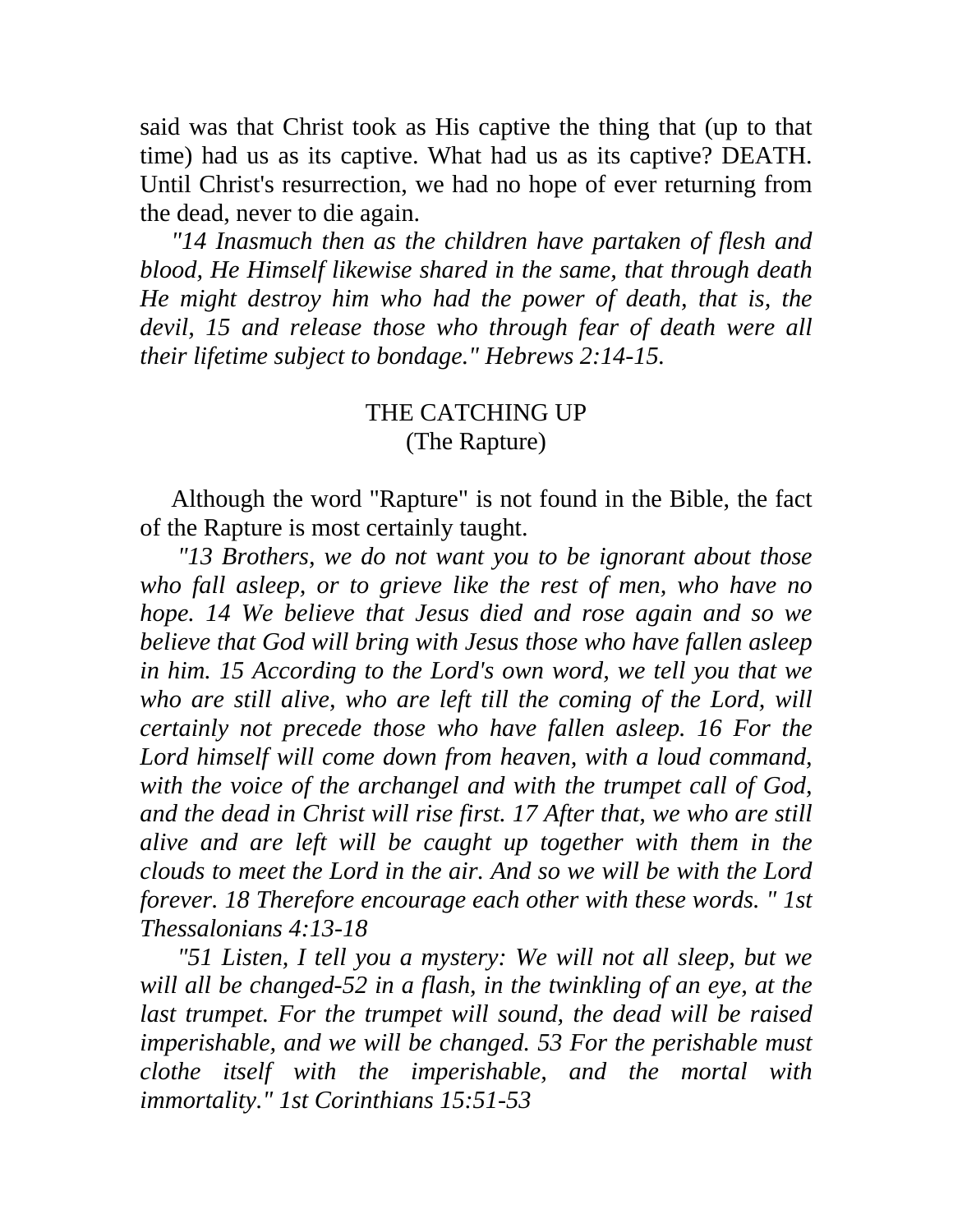*"42 So will it be with the resurrection of the dead. The body that is sown is perishable, it is raised imperishable; 43 it is sown in dishonor, it is raised in glory; it is sown in weakness, it is raised in power; 44 it is sown a natural body, it is raised a spiritual body." 1st Corinthians 15:42-44* 

 *"10 I want to know Christ and the power of his resurrection and the fellowship of sharing in his sufferings, becoming like him in his death, 11 and so, somehow, to attain to the resurrection from the dead." Philippians 3:10-11* 

 *"2 Dear friends, now we are children of God, and what we will be has not yet been made known. But we know that when he appears, we shall be like him, for we shall see him as he is." 1st John 3:2* 

 *"1 Do not let your hearts be troubled. Trust in God; trust also in me. 2 In my Father's house are many rooms (abodes); if it were not so, I would have told you. I am going there to prepare a place for you. 3 And if I go and prepare a place for you, I will come back and take you to be with me that you also may be where I am." John 14:1-3*

One day God the Father will say to God the Son, "Son, its time to go and get our children." God's children will be those who have;

1-Gone to God in prayer and repented of their sins,

 2-Asked that the sacrifice Jesus Christ gave on the cross pays the sin debt they owe.

 If the material body of one of God's children has died, their spiritual body is, at this moment, in a compartment in Sheol/Hades called Paradise.

Contrary to popular teaching, Sheol / Hades is not The Lake of Fire. It is simply the place of the departed dead (both saved and lost).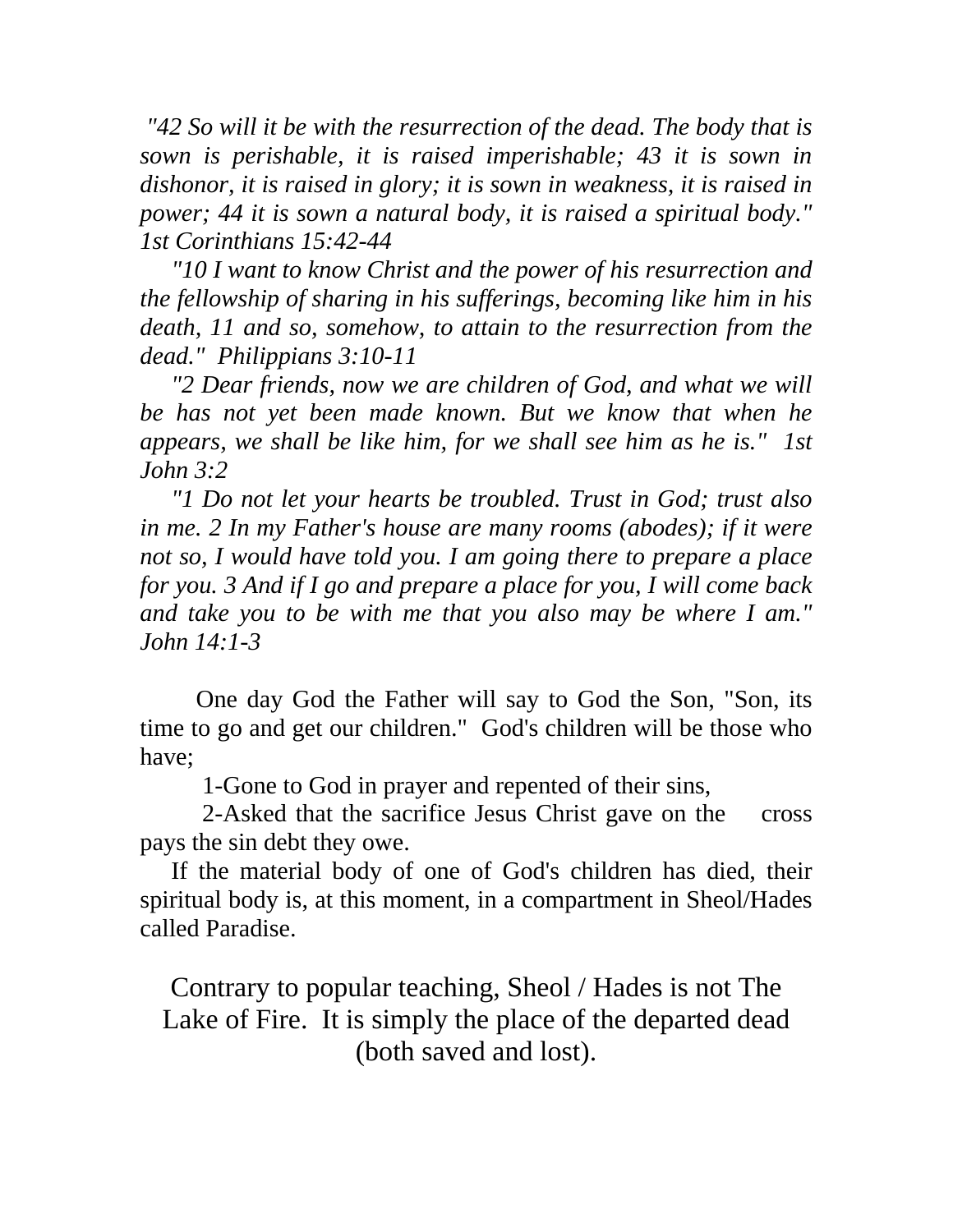1-Job prayed for God to hide him in Sheol until His wrath had passed. The Hebrew word for Sheol was mistranslated into the English word "grave" in most translations. If Sheol was the Lake of Fire, why would Job want to be hid there? Job 14:13

 2-Job said in Job 21:13 and in Job 24:19 that the lost would also end up in Sheol when they died.

 3-David said in Psalms16:10 that God would not leave the soul of the Messiah in Sheol. Again the Hebrew word for Sheol was mistranslated into the English word "grave" in most translations. (Please check this out in any good concordance such as Strong's Exhaustive Concordance Of The Bible or Young's Analytical Concordance To The Bible)

 4-Jesus said in Luke 16:23 that the rich man was in a place of torments in Hades. The Greek word for Hades was mistranslated into the English word "Hell" in most translations. The truth is the rich man was in a compartment of Hades that Peter called Tartaroo or Tartaros. (2nd Peter 2:4-9)

 5-Peter, in Acts 2:31 said that the Messiah was not left in Hades. Again, the Greek word for Hades was mistranslated into the English word "Hell" in most translations. The truth is that Christ spent three days and three nights in a compartment in Sheol / Hades called Paradise. He told the thief on the cross that He was going to Paradise that very day. Christ did not say He was going to Hell. (Luke 23:43) Paul was even allowed to visit Paradise. (2nd Corinthians 12:4)

 Christ will leave the Third Heaven and will appear in mid-air over the earth. At the sound of a trumpet, the spiritual bodies of the saved will rise into the air to meet Christ. In a moment, in the twinkling of an eye we will receive heavenly, glorified bodies that our spiritual bodies will dwell in through eternity just as they dwell in material, carnal bodies on this material earth.

 *"1 Now we know that if the earthly tent we live in is destroyed, we have a building from God, an eternal house in heaven, not built*